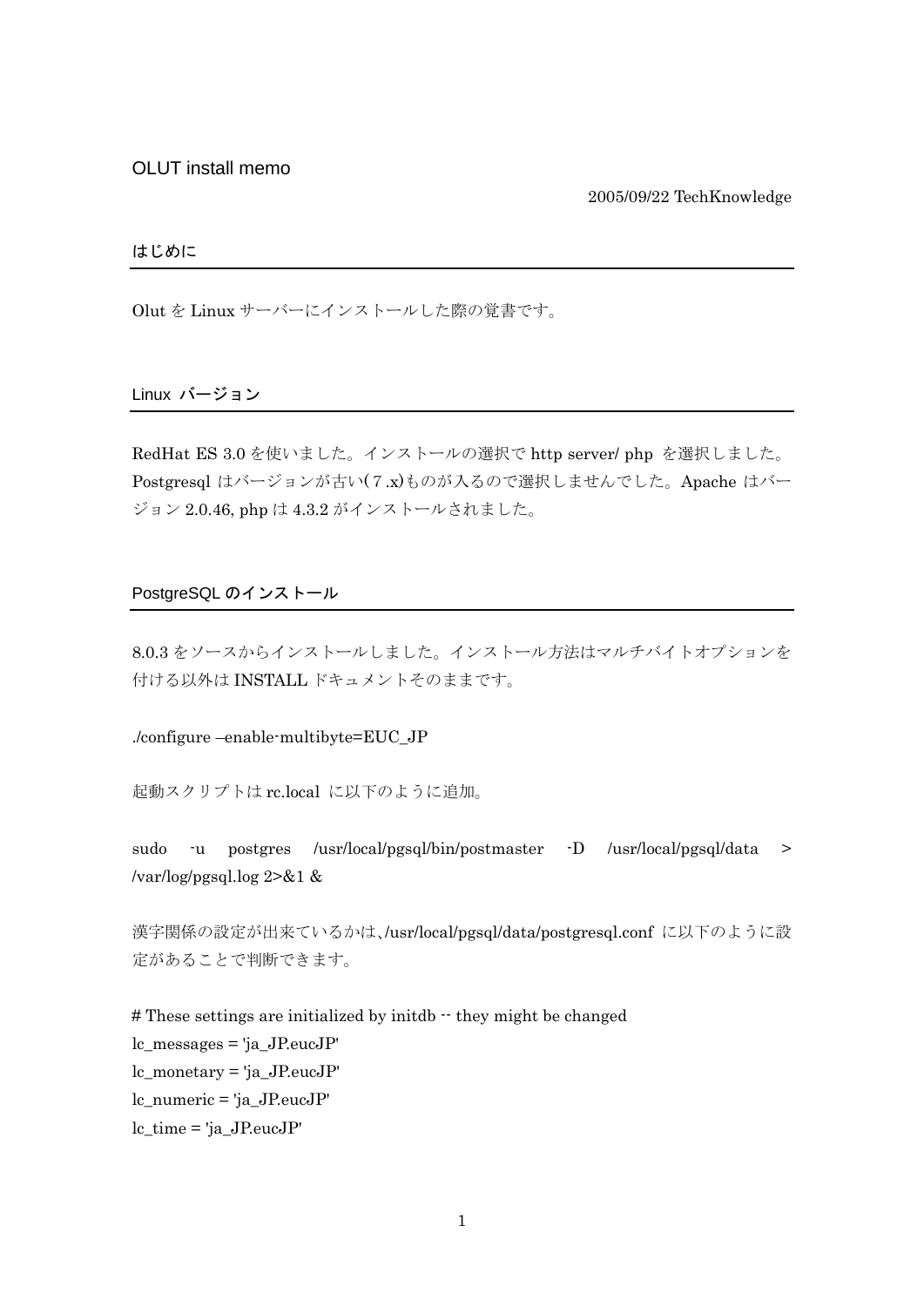PC の JEF データ変換ツールを使っている関係で PC でデータ変換をしているので、変換し たデータを pg\_dump で出力し Linux に転送して DB にデータをロードします。

su - postgres createuser olut createdb olut psql olut < /tmp/olut.dmp

Apache の設定

/etc/httpd/conf/httpd.conf はデフォルトのままで今回は特別な変更はしていません。

### PHP の設定

/etc/php.ini を以下のように編集しました。

output\_handler = mb\_output\_handler memory\_limit  $= 64M$  ; Maximum amount of memory a script may consume (8MB) include\_path = ".:/var/www/html/pear/"

[mbstring] mbstring.language = Japanese mbstring.internal\_encoding = EUC-JP mbstring.http\_input = auto mbstring.http\_output = EUC-JP mbstring.encoding\_translation = auto mbstring.detect\_order = auto

# アプリケーションの配置

アプリケーションは /var/www/html/olut に配置します。ディレクトリ構造は以下のよう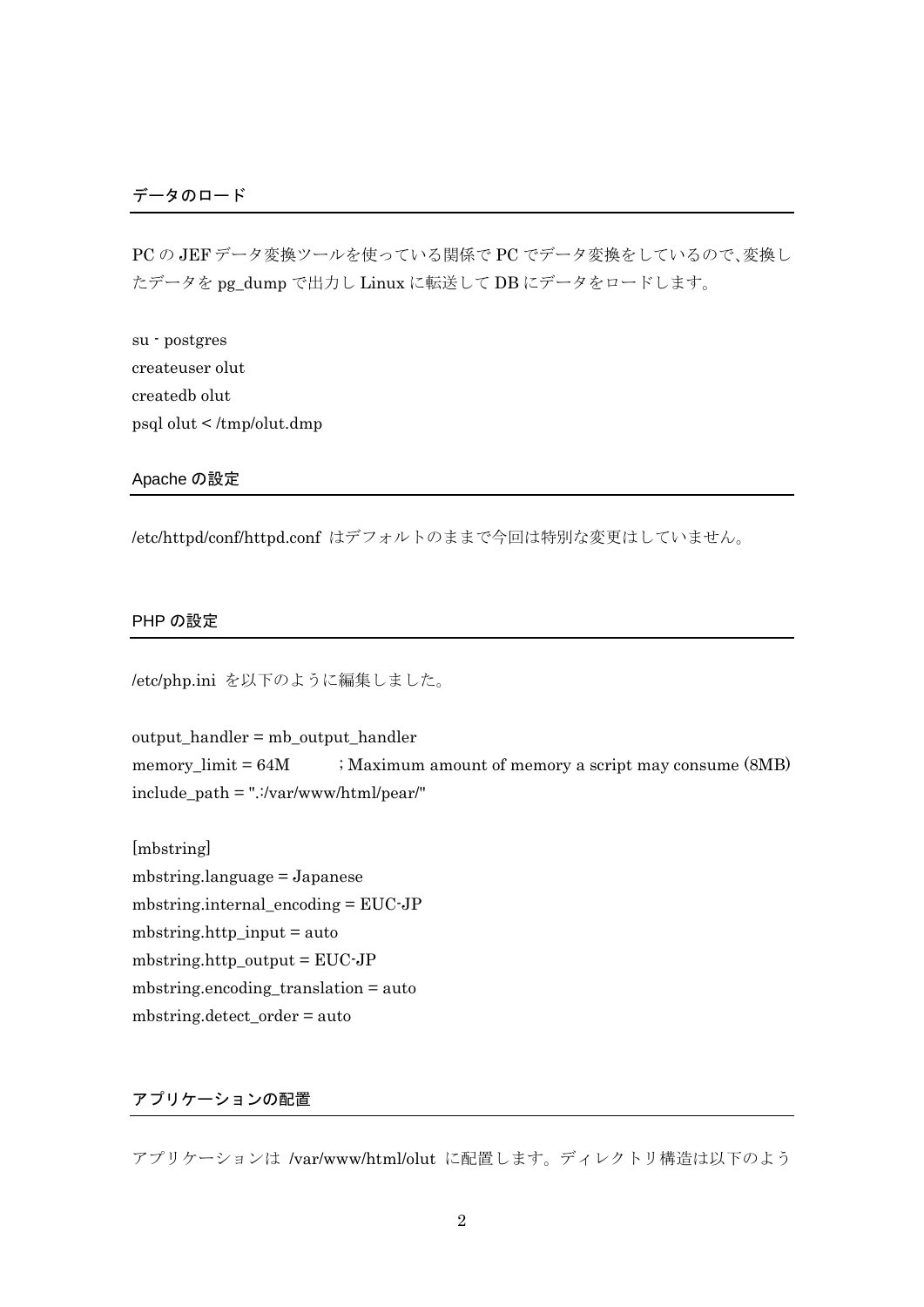になります。

| /var/www/html/olut             | $*$ php, $*$ inc | php のソースすべて                |
|--------------------------------|------------------|----------------------------|
| /var/www/html/olut/templates   | *.tpl            | Smarty templates           |
| /var/www/html/olut/js          | $*_{\text{js}}$  | Javascript $\vee$ - $\vee$ |
| /var/www/html/olut/templates_c | *.php            | Smarty のコンパイルイメージ。配置       |
|                                |                  | 時には空でよい。                   |
| /var/www/html/olut/css         | $*$ css          | スタイルシート                    |
| /var/www/html/olut/image       | *.gif, $*$ .jpg  | 画像                         |
| /var/www/html/olut/smarty      | *.php, $*$ .inc  | Smarty ライブラリ               |
| /var/www/html/olut/font        | *.php            | fpdp フォントモジュール             |
| /var/www/html/olut/conf        | $*$ xml          | OlutProfile.xml            |

ディレクトリにファイルを配置しましたら、システム設定ファイル sys\_define.inc を編集 します。上記ディレクトリ構成では以下となります。

define('OLUT\_DIR', '/var/www/html/olut/'); define('SMARTY\_DIR', '/var/www.html/smarty/'); define('OLUT\_DSN','pgsql://olut:olut@localhost/olut'); define('FPDF\_FONTPATH','/var/www/html/olut/font/'); define('OLUT\_B4\_WIDTH', 257); define('OLUT\_B4\_HEIGHT',364); define('OLUT\_A4\_WIDTH', 210); define('OLUT\_A4\_HEIGHT', 297); define('OLUT\_IMAGE\_PATH','/var/www/html/olut/image/'); // path to NTC logos. define('OLUT\_SYSTEM\_PROFILE','/var/www/html/olut/conf/OlutProfile.xml');

アプリケーションプロファイル設定

お使いになるのがNTC様なので編集する必要はありませんがプロファイルの内容だけ記載 します。

<?xml version="1.0" encoding="shift-jis"?> <ArrayOfSettings xmlns:xsd="http://www.w3.org/2001/XMLSchema" xmlns:xsi="http://www.w3.org/2001/XMLSchema-instance">